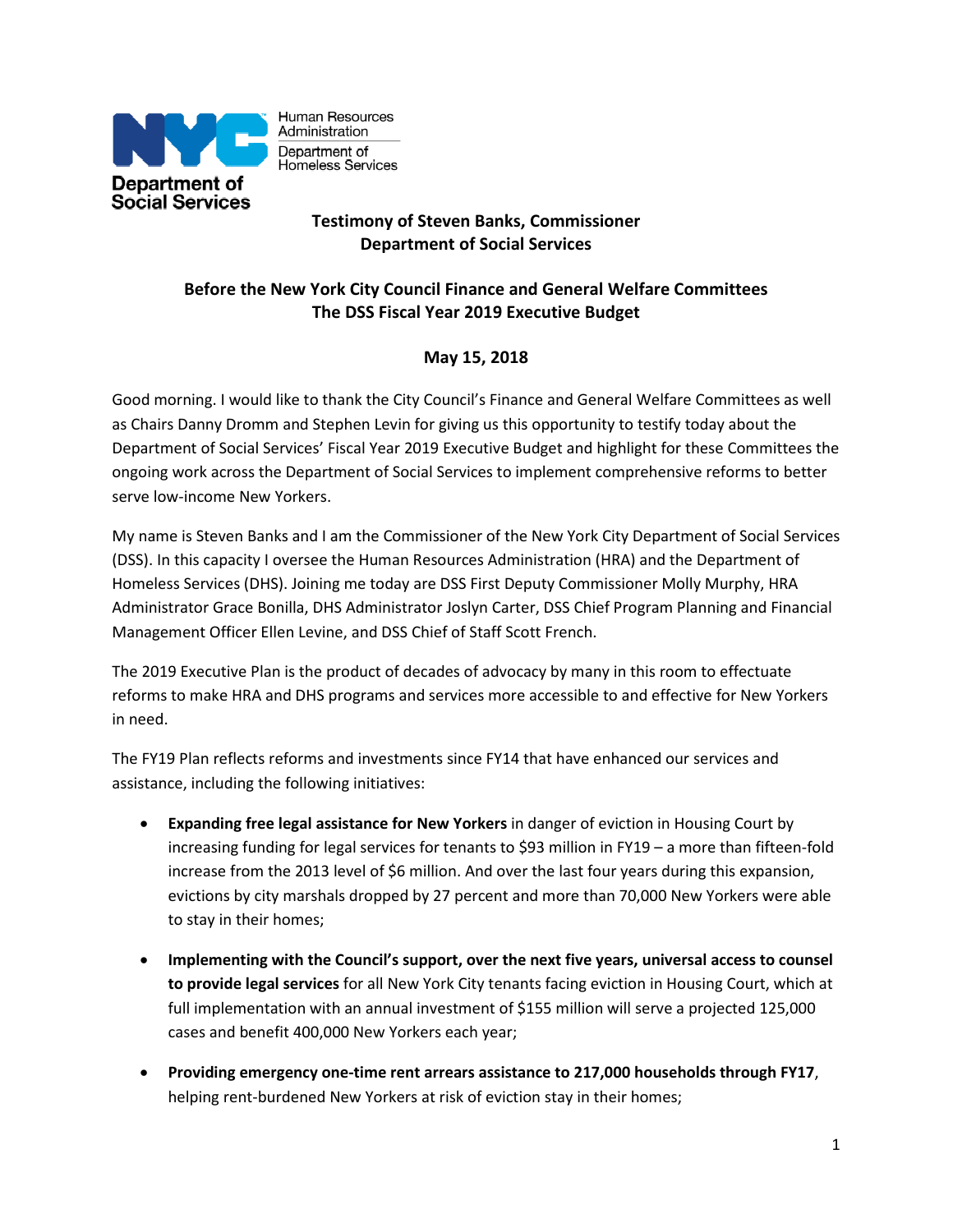- **Creating and implementing rental assistance programs and restoring Section 8 and New York City Housing Authority priorities** which through March 2018 helped 87,300 children and adults move out of, or avert entry into shelter, through this commitment of permanent housing resources;
- **Expanding, with the leadership of now Speaker Johnson, access to housing benefits and support for New Yorkers with HIV through "HASA for All";**
- **Launching the largest municipal commitment ever to build and expand supportive housing** by committing to develop 15,000 new units in 15 years;
- **Increasing access to public benefits and assistance** by ending a one-size-fits-all approach, implementing technology initiatives to streamline administrative processes, eliminating counterproductive case sanctions, reducing unnecessary fair hearings, ending WEP, and implementing new employment programs that emphasize education and training, including a college option;
- Adding 239 emergency beds and 54 transitional units to our domestic violence shelter system, with more on the way so that we can increase our capacity to help 13,300 children and adults a year, an approximately 50 percent increase over the prior level of 8,800 individuals served annually – **the first increase in domestic violence shelter capacity since 2010;**
- **Increasing baseline funding for legal assistance for immigrants** from \$7 million in FY13 to \$29.7 million in FY18, which enabled immigrant New Yorkers to receive legal aid in approximately 15,000 cases in FY17, as a result of the four-fold increase in the City's overall commitment to immigration legal assistance programs since FY13; and
- **Implementing and managing the IDNYC program, the largest municipal identification card program in the country, through which more than 1.2 million identification cards have been issued.**

In March, at the Preliminary Budget hearing, I came before the General Welfare Committee to discuss significant reforms implemented over the prior four years in addition to these highlights. The FY19 Executive Budget Plan for the Department of Social Services, including both HRA and DHS, again includes continued investments in social services and homeless services programs that have been missing in the budgets of years past.

At the outset of this Administration, we focused our efforts on implementing major reforms to enable HRA to address poverty and income inequality more effectively than the agency had been doing in the prior two decades. We also made fundamental changes to the ways in which benefits are accessible to clients.

We accepted the premise, and addressed the reality, that New Yorkers who are struggling to pay rent and put food on the table, who are on the brink of homelessness, or who urgently need healthcare and housing benefits should have access to assistance that is not mired in bureaucratic red tape.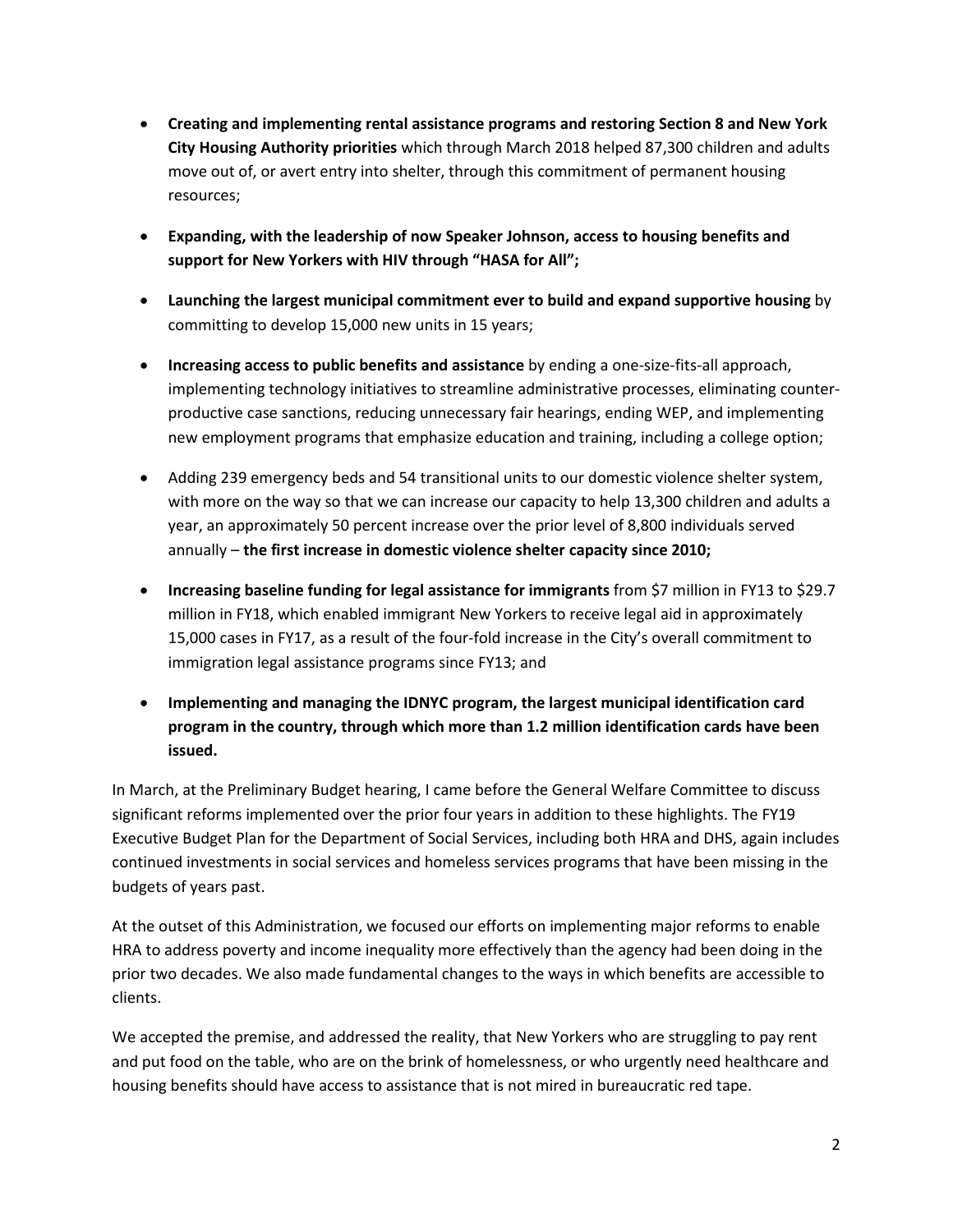#### **HRA Investments reflected in the FY19 Plan**

We ended WEP, the unpaid Work Experience Program (WEP), which required clients to work for no compensation in jobs that provided little to no job training or valuable work experience. Instead, today we administer programs with more effective work activity initiatives, including additional Job Training Program (JTP) slots added in the Department of Sanitation and the Department of Citywide Administrative Services as well as enhancing the subsidized employment program, known as SET (Shelter Exit Transition), for homeless clients. We developed a new set of employment contracts that began in April 2017 to better assess and prepare clients for long-term employment opportunities. And we supported a change in the State Social Services Law to permit clients to obtain college degrees that can help them proceed on a career pathway and off the public assistance caseload with greater earning power. The FY19 budget for employment services and related programs is \$269 million, including contracts, subsidized employment, education and training, the Wellness, Comprehensive Assessment, Rehabilitation and Employment (WeCare) program, case management, and transportation costs.

We have embraced a harm reduction approach to programs, so that individuals with substance use disorders are supported and connected to services, not subjected to punitive actions for their substance use, which can distance clients even further from the supports and services they need. We also funded the requirements of new Local Laws such as Naloxone training and distribution for staff and residents across both the HRA HASA system and the DHS system.

We successfully advocated for another change in the State Social Services Law so that HRA no longer has to impose employment- related durational public benefits sanctions. In practice this means clients do not lose essential benefits critical to putting food on the table and remaining stably housed. Additionally, clients are not churning on and off the caseload so administrative costs, as well as staff resources, are no longer being diverted to unnecessary State fair hearings – the number of State fair hearings has declined by nearly 40 percent and the City is no longer subject to a potential \$10 million State penalty for unnecessary hearings.

We have continued to build out and improve the ACCESS HRA portal so that our clients are able to have immediate access to their case and benefits payment information, obtain budget letters online, confirm their rent payments to their landlord, and conduct a broad range of transactions with the agency on their smartphone or on a computer without having to come into our offices, and do business with us in a way that is most convenient for clients so that we can work for them.

As of February 2018, there were more than 1 million ACCESS HRA online accounts for SNAP/food stamps households, and more than 2.5 million documents have been submitted online through our ACCESS HRA mobile app. Nearly 80% of SNAP applications are submitted on-line, the majority from outside an HRA location. This means that people no longer have to miss work to come into an office or wait in line to see a worker to get access to these important benefits.

Our system improvements didn't stop there – for SNAP recertification eligibility interviews and for most application interviews you no longer have to sit around waiting for us to call you. Now you can call, at your convenience, our on-demand call center to conduct your eligibility recertification interview. But if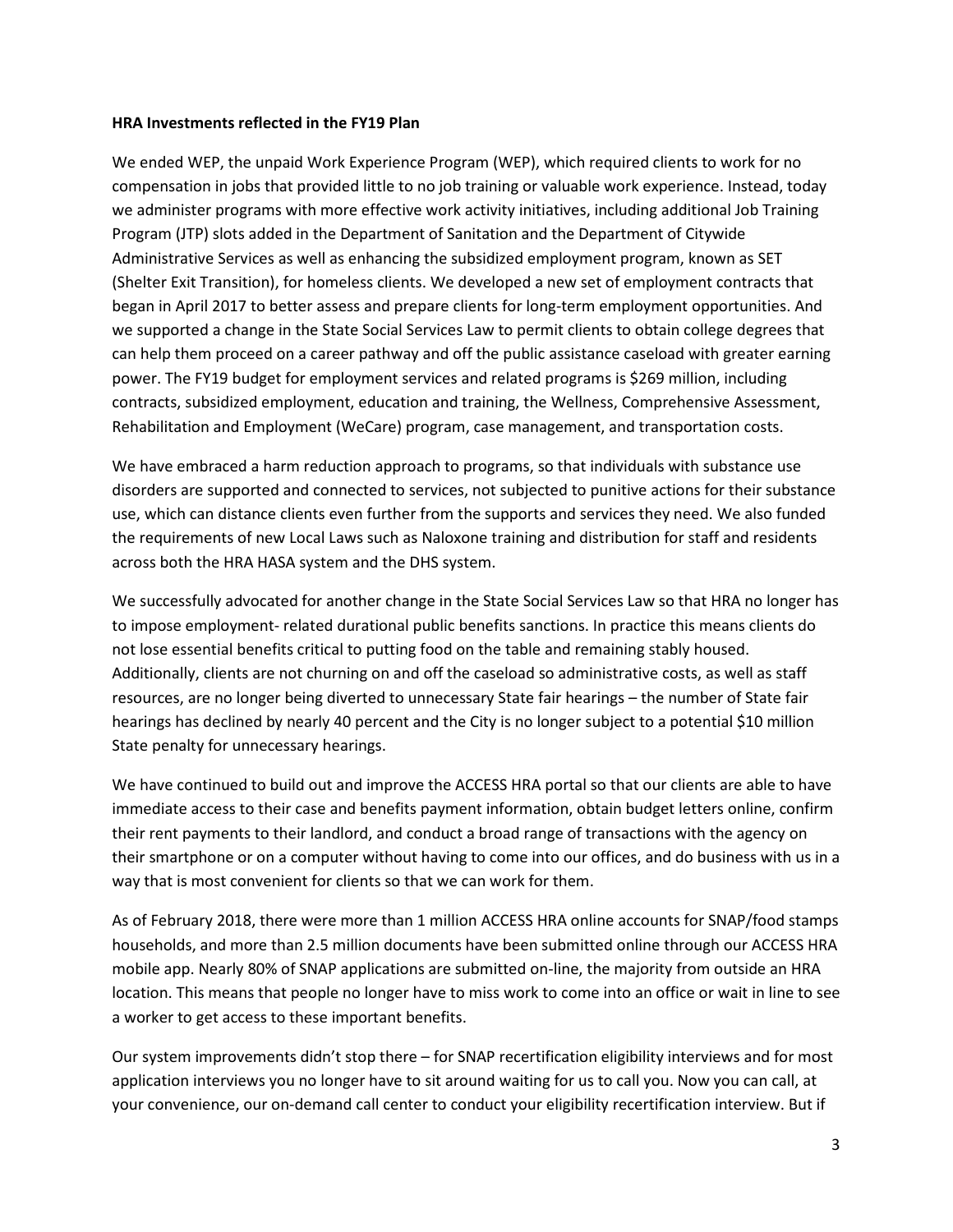you prefer in-person interactions with our staff, you can choose to come into a center and wait for an inperson interview. The same on-demand system is now being rolled out for applications and will be fully implemented in FY19.

In October 2015, before the implementation of the on-demand call center, only 52 percent of the completed SNAP recertification interviews were conducted via telephone. We now have 76 percent of the interviews held by phone – a 46 percent increase.

The Executive Capital Plan includes funding for further development of the ACCESS HRA portal to optimize mobile responsiveness and to allow clients to make case changes and to request special grants and rent subsidy renewals on-line. This investment will also allow for a centralized work tracking system that will automate workload distribution to improve client services and make our provision of assistance more effective and efficient.

To ensure access to benefits and services for clients with disabilities, we settled a 2005 lawsuit, Lovely H., and are now utilizing new tools to assess whether clients need reasonable accommodations as the result of physical and/or mental health limitations or other impairments. HRA then provides the appropriate accommodations, including referrals to HRA's Wellness, Comprehensive Assessment, Rehabilitation and Employment (WeCARE) program as well as other services designed to assess and meet the needs of clients with disabilities. These services are budgeted at \$97 million annually and are included in the employment related budget that I mentioned earlier.

So far in FY18, as compared to same period of FY17, we've seen increases in key service areas: a three percent increase in federal disability awards for clients and a 21 percent increase in the number of clients with disabilities placed in employment.

Do all of these reforms and changes mean that our clients may not experience problems at our centers? Of course not. Even with these major reforms, we recognize that there is always room for improvement.

We've worked hard to ensure that our staff has the necessary and appropriate tools and training to interact with clients in ways that support the mission of HRA and DHS – for our clients to be supported as they move forward with healthy and safe, independent and fulfilling lives.

### **DHS Investments reflected in the FY19 Plan**

With respect to DHS, in April 2016 following the 90-day review of homeless services, and in March 2017, following the release of the Mayor's *Turning the Tide* plan, I announced significant managerial and policy changes to reform how the City approaches homelessness. In the FY19 Executive Plan, the addition of \$207 million (\$186 million City) in FY18 and \$256 million (\$159 million City) in FY19 and the outyears in shelter re-estimate funding along with baseline funding added in the Preliminary budget reflects the composition of our caseload and the tenets of Turning the Tide, in that it supports getting out of clusters, opening more expensive new high quality shelters, and using hotels as an interim measure.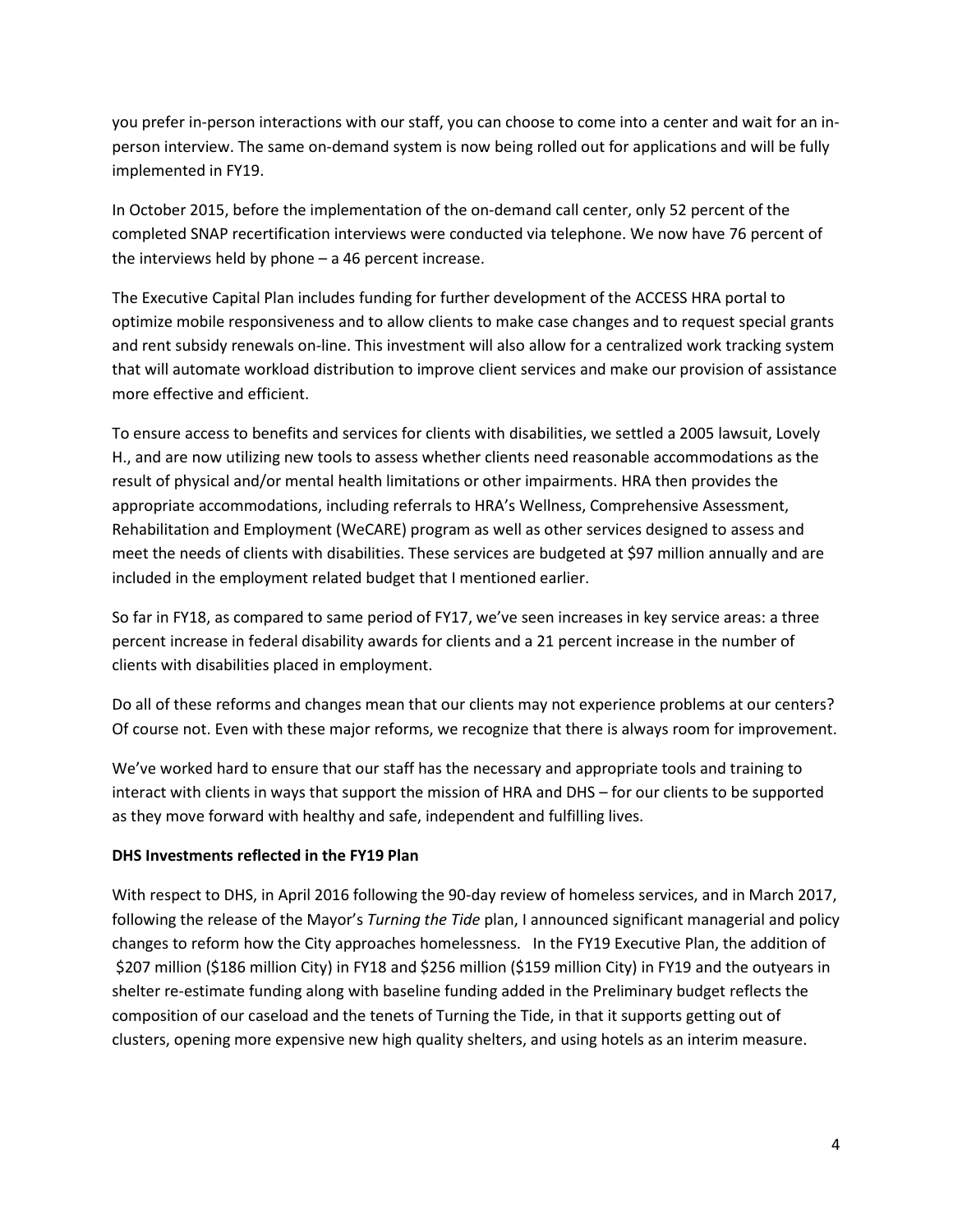At the core of these reforms we are maximizing a client-centered and cost-effective prevention-first focus to avert homelessness whenever possible and to transform the City's approach to the provision of shelter and homeless services.

I spent my entire legal career working to ensure that government fulfilled its obligation to low-income New Yorkers. In this testimony and in response to your questions, we will discuss crucial investments and reforms in the FY19 Plan that achieve this objective. Our investments are beginning to take hold and are showing signs of progress – for the first time in a decade, the DHS shelter census has not continued to grow. But we know that the transformation of these programs and services will not occur overnight and that we continue to have much more work to do to address the problems that built up over many years.

What drives our clients to seek our services is their need for support to lead independent lives. We want to provide the helping hand our clients need and we are making the investments necessary to do so effectively. In order to implement these reforms over the past four years, we repurposed approximately 550 central administrative positions to front-line client-facing positions to improve services for our clients. This generated \$13 million in City tax levy savings each year to re-invest in many of the client services reforms that I have described today. Overall, the FY19 Executive Plan reflects cumulative City savings of \$369 million that we have achieved in DSS, HRA, and DHS from FY14 through FY18. And the FY19 Plan incorporates over \$200 million in additional City savings: \$38 million in recurring annual savings are related to the DSS integration, \$45 million are related to the Client Benefits Re-engineering project, \$40 million are due to revenue maximization initiatives and the remainder are the result of programmatic and administrative efficiencies and re-estimates, including insourcing, overtime savings, and Citywide initiatives such as procurement reform.

Our reforms are aimed at addressing head on the stigma our clients face, which is based in the idea that poverty and homelessness are often attributed to individual decision-making and individual circumstances, rather than underlying systemic and structural inequality.

For the three million clients we serve annually, that structural inequality is very real; our clients are living in a city where between 2000 and 2014, the median New York City rent increased by 18.3 percent in real dollars and household income increased by only 4.8 percent in real dollars. And while the most recent Housing and Vacancy Survey showed some sign of change in estimating that household incomes among renters rose by 10.9 percent in real terms while rents increased 6.2 percent in 2017, we continue to combat the long-term trend.

Roughly three out of every ten of New York City's renters are severely rent-burdened, and many of these individuals and families are also those who cycle in and out of poverty. As a result of these structural economic factors, 70 percent of today's DHS shelter census now consists of families. More than a third of the families with children in DHS shelters have a working adult. At the same time, 30 percent of the families with children in the DHS shelter system report having a history of domestic violence.

#### **Defending the Safety Net**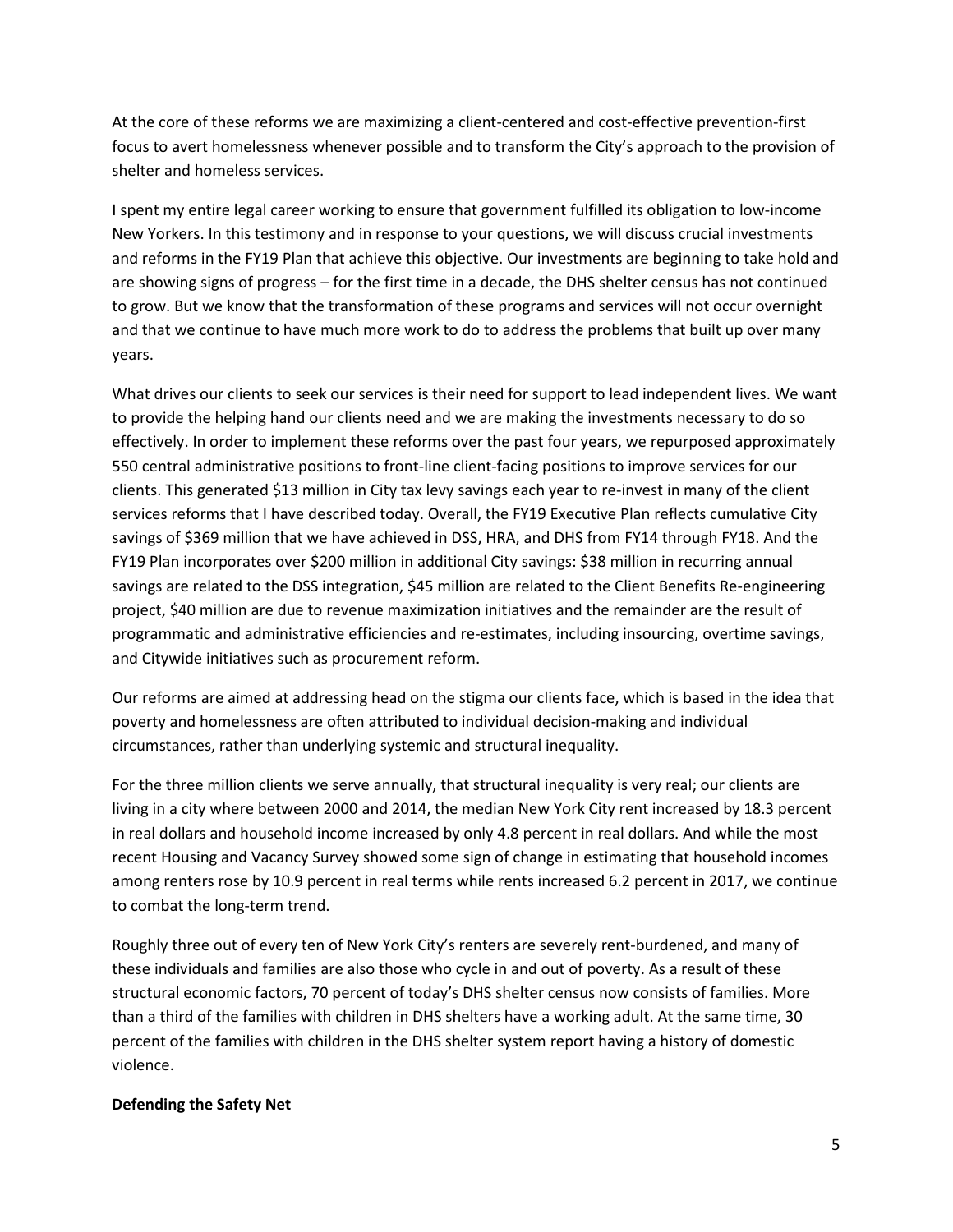Deeply held myths concerning low-income families and individuals have driven detrimental federal policy decisions resulting in attacks on and efforts to dismantle the federal social safety net and critical entitlement programs such as cash assistance, SNAP (formerly known as food stamps), Medicaid and Medicare, and disability and retirement benefits.

This Administration's investments in reforms for our clients are continuing despite uncertainty in Washington, including proposed federal cuts to:

**SNAP (food stamps)**: In New York City, approximately 1.64 million individuals receive SNAP benefits, including approximately 568,000 children and 333,000 New Yorkers who are 65 and older; 82.5 percent of the 495,000 SNAP-only (not receiving Cash Assistance or Supplemental Security Income) households have income, 38.2 percent have earned income, and 53.1 percent have unearned income (including disability benefits, social security, and unemployment insurance).

The 2018 House Farm Bill and the Trump budget put forth some of the most radical and damning SNAP proposals in recent memory, including cutting off benefits for as many as 80,000 clients who are unable to find work. Under the proposed elimination of Broad Based Categorical Eligibility (BBCE) in the Farm Bill, we estimate preliminarily that some 100,000 cases between 130% and 200% of poverty on the noncash assistance, non-SSI SNAP caseload could lose their SNAP/food stamps benefits. Without BBCE, a family may no longer be eligible for SNAP benefits if they had a small increase in their income or assets.

While striking at the heart of this critical anti-hunger program, the SNAP proposals would also place an enormous administrative burden on our agency. An administrative cap proposal included in the Trump budget puts at risk some portion of the approximately \$150 million of federal administrative reimbursement that the City receives. And at the same time, new administrative burdens imposed by proposals such as the elimination of BBCE will require substantial administrative resources to reevaluate approximately 390,000 SNAP cases.

And every lost dollar of SNAP/food stamps in New York City results in lost economic activity to the city. Prior to any of the proposed federal cuts, New Yorkers spend roughly \$3 billion in SNAP/food stamps each year, which results in \$5.1 billion in economic activity based on the Center on Budget and Policy Priorities' (CBPP) evaluation of the impact of SNAP spending on local economies.

**Temporary Assistance for Needy Families (TANF)**: The proposed changes to the TANF block grant include instituting a 10% annual cut (\$240 million for New York State), eliminating the contingency fund, and changing work requirements. This would cause the State to lose funding, which would impact New York City as the largest local social services district in the State.

As of March 2018, 214,000 New York City residents, including children, received federal TANF-related cash assistance.

Nearly 23 percent of TANF and TANF-related parents (those in the "maintenance of effort" program for families who have received five years of assistance) are working but do not earn enough to leave our caseload – that's approximately 19,000 families on our caseload. Further, TANF and TANF-maintenance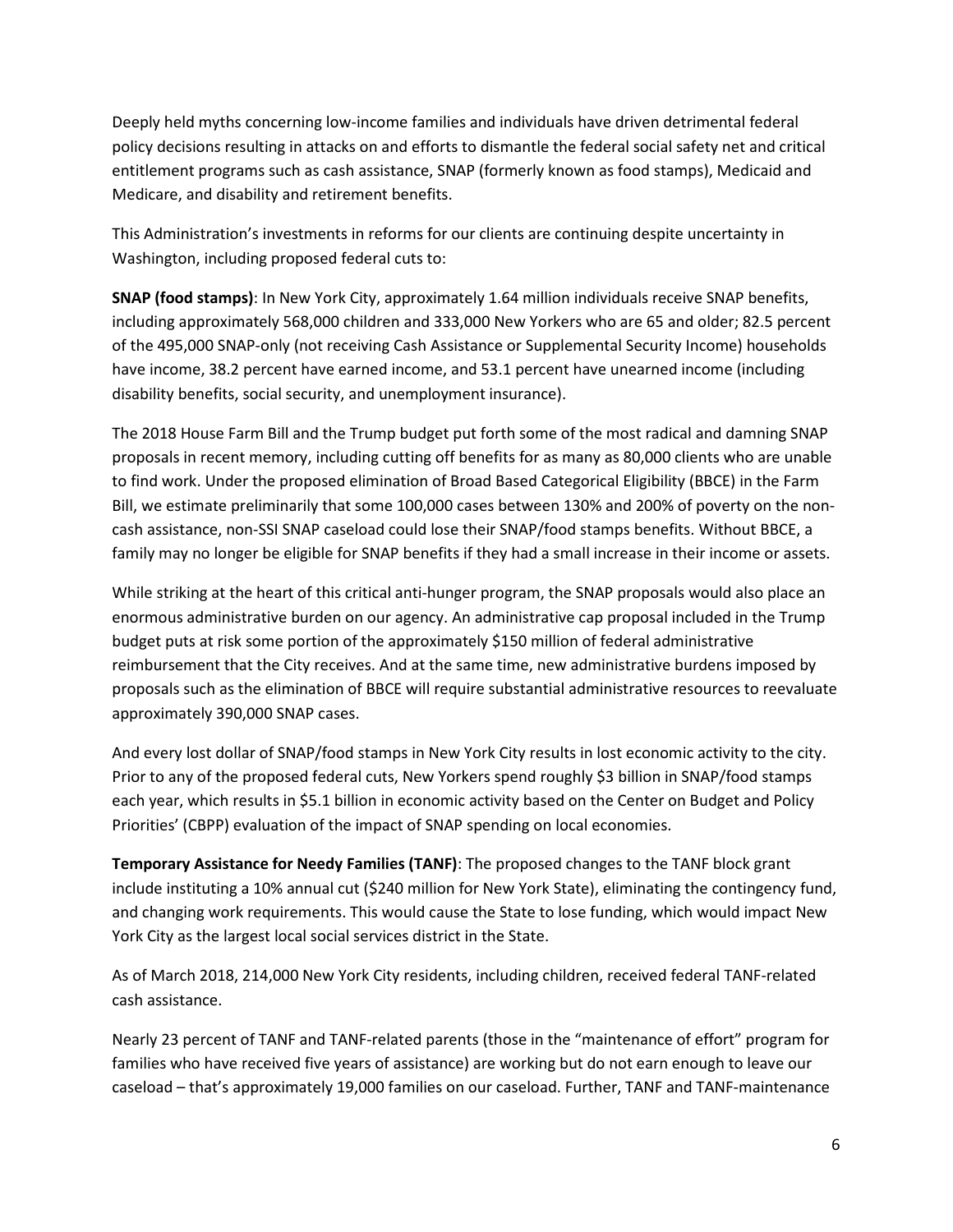of effort funding supports shelter rate payments for approximately 77 percent of families in DHS shelter, and TANF supports part of the NYS child care block grant as well as HRA employment and Domestic Violence programs. The proposed changes to TANF could have significant consequences on the budgets for each of these programs and the New York City residents who rely on them.

**Medicaid**: The proposed elimination or capping of the Affordable Care Act expansion and market place subsidies as well as ending the program as an entitlement and subsequent conversion to a block grant with a per capita cap would negatively impact some 3.5 million New Yorkers in our city.

**Housing Opportunities for people with AIDS (HOPWA):** Federal cuts are also proposed for these grants which fund supportive housing services provided by HRA and the Department of Health and Mental Hygiene, including over 1,900 HASA supportive scatter site and congregate units and community-based programs in DOHMH.

**The Low Income Home Energy Assistance (LiHEAP):** This federal block grant for utility bills, heating system repairs, and cooling costs would be eliminated, impacting approximately 700,000 households we currently help each year.

While we will continue to work with our Congressional delegation to oppose these devastating proposals that would harm our clients, this is the federal context in which we are moving forward to provide services to low-income New Yorkers in FY19.

#### **Addressing Homelessness**

One year ago, we announced our *Turning the Tide* plan to transform the City's approach to providing shelter during the past four decades. Our plan puts people and communities first and accomplishes this goal by ending decades-old stop-gap measures like the 18-year use of ineffective cluster shelter sites and renting commercial hotel rooms that dates back to the 1960s. Instead, through our plan, we will open a smaller number of new borough-based shelters to help families and individuals stay connected to the anchors of life – such as schools, jobs, health care, families and houses of worship – as they get back on their feet.

With significant investments, over the past year, we have been implementing our transformation plan – while at the same time making sure in the short-term that we provide shelter each night to the families and individuals who turn to us for help as required by the right to shelter guaranteed in New York City.

DHS's transformative plan is built on four core pillars: preventing homelessness in the first place whenever we can; bringing people in from the streets 24/7; rehousing people who become homeless; and transforming the haphazard approach to providing shelter and services that has built up over the past four decades.

As we have testified previously, the average monthly census for DHS shelters increased 115 percent from 1994 into 2014 – rising from 23,868 men, women, and children in January 1994, to 31,009 in January 2002, and 51,470 in January 2014. Without the initiatives that we have been implementing, we projected that the current DHS census would be in excess of 71,000 instead of at the 60,000 level where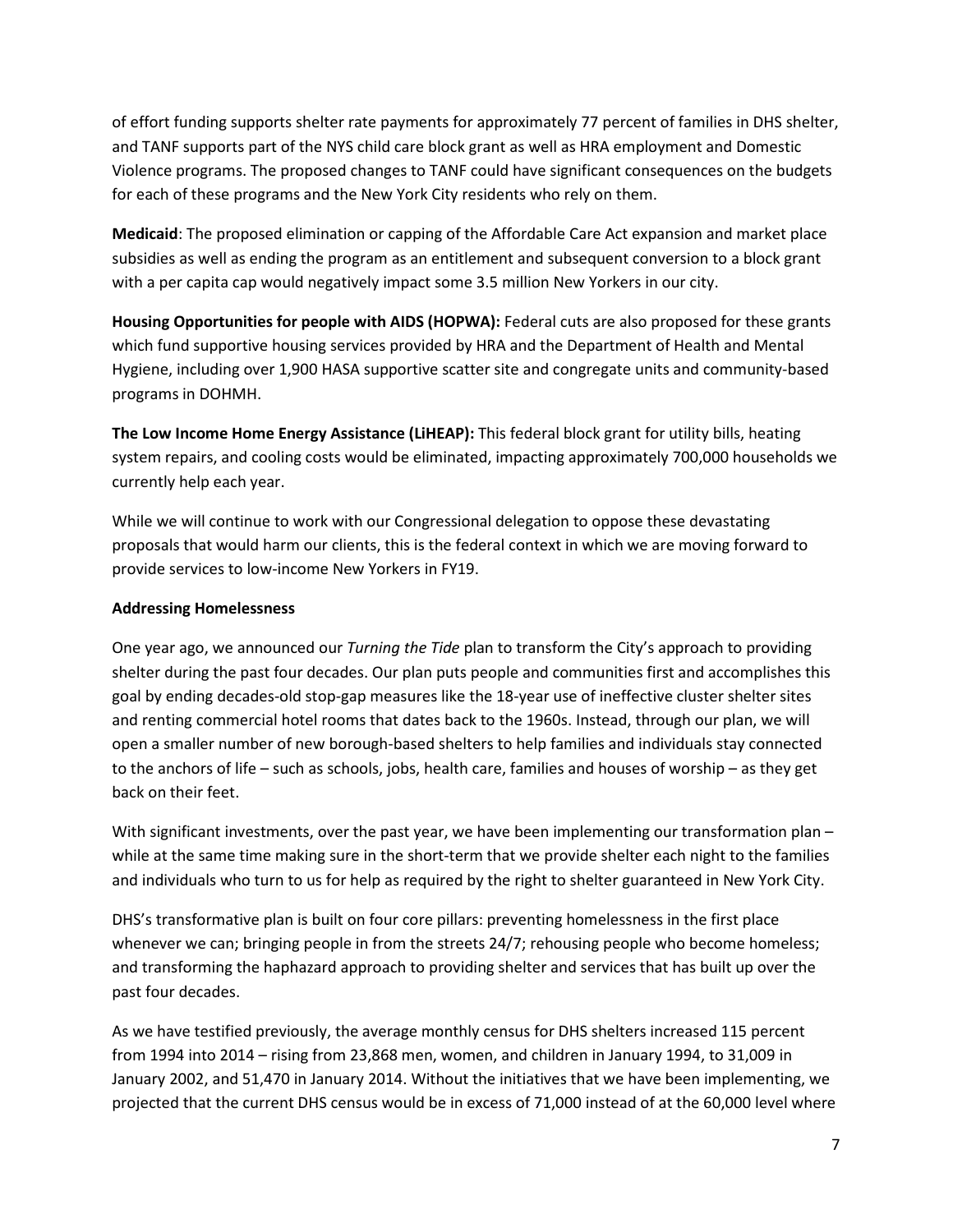it is today. In fact, a recent Furman Center study found that the year-over-year shelter census growth from calendar year 2015 to calendar year 2016 was the lowest increase since 2011, the year the Advantage rental assistance program ended, leading to a 38-percent increase in homelessness.

And the DHS shelter census for 2017 remained roughly flat compared to 2016 – this is the first time in more than a decade that the DHS census has remained level. And during the first four months of Fiscal Year 2018 compared with the same period in the prior year, the number of families with children entering the DHS shelter system declined by 15.1 percent and adult family entrants declined by 10.8 percent.

While our efforts and investments are beginning to work, we know we have more work to do. The FY19 Plan reflects continuing investments in these four key areas.

### *Pillar One: Prevention First*

Our first priority is stopping homelessness in the first place – an expanded Homebase network providing neighborhood-based prevention services in all five boroughs aims to achieve this by providing increased access to rent arrears grants to keep people in their homes, and universal access to counsel in Housing Court to prevent evictions.

The Homebase program remains at the core of New York City's homeless prevention efforts. At Homebase sites, New Yorkers are assessed to determine prevention and diversion tools for which they are eligible, including: onsite processing and triage for public assistance and rental assistance, landlord and family mediation, educational advancement, employment, and financial literacy services. We now operate 23 locations through 16 providers, and we will be expanding to 25 locations by the end of FY18. Since 2014 we have nearly tripled the program's funding because we recognize it is critical to keep New Yorkers in their homes. In FY18, we increased funding to include community-based aftercare and other services, for a total annual budget of \$59 million.

Between FY16 and FY17, enrollments at Homebase increased by 1.2 percent for Families with Children, 28.7 percent for Adult Families, and 30.4 percent for Single Adults.

We have also provided emergency one-time rent arrears assistance to 217,000 households from FY14 through FY17. The FY17 expenditures for this assistance program were \$210 million.

Working with the Council, we have also exponentially increased access to counsel in Housing Court and these services are leveling the playing field for tenants. We increased funding for legal assistance for tenants facing eviction and harassment from \$6 million in 2013 to over \$77 million in FY18 – a more than twelve-fold increase – and \$93 million has been allocated for FY19 for a more than fifteen-fold increase since 2013. When the universal access to counsel law is implemented fully in five years, the annual funding will be \$155 million to handle a projected 125,000 cases that will benefit 400,000 New Yorkers each year. Since 2014, HRA's tenant legal services programs have provided more than 180,000 New Yorkers with legal services.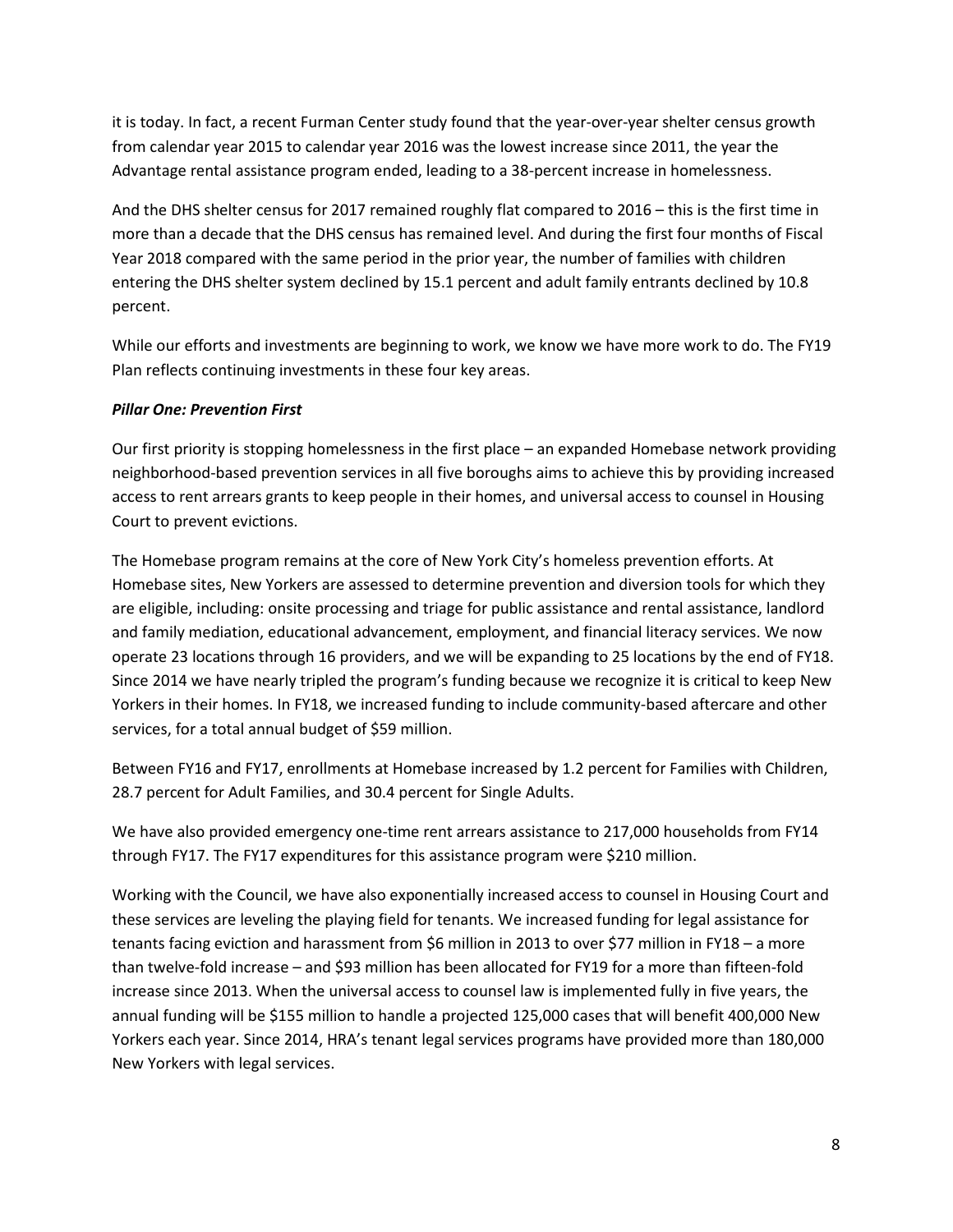As noted earlier, the results from these investments are promising – residential evictions by marshals declined 27 percent since 2013 and in 2017 alone evictions decreased five percent. Over the last four years, an estimated 70,000 people have remained in their homes as a result of the reduction in these evictions.

### *Pillar Two: Addressing Street Homelessness – Bringing People Inside*

### **HOME-STAT**

Our investments and program reforms to the City's comprehensive HOME-STAT (Homeless Outreach & Mobile Engagement Street Action Teams) program to address street homelessness have helped 1,480 people come in from the streets into transitional programs or permanent housing. And today these 1,480 individuals remain off the streets.

HOME-STAT is the nation's most comprehensive outreach program, which includes 24/7/365 citywide outreach efforts, through which hundreds of highly-trained not-for-profit outreach staff, including licensed social workers, proactively canvass the streets to engage homeless New Yorkers.

Since 2015, through our new investments, we doubled and are now tripling to more than 1,700 the number of low-threshold safe haven beds to better serve our street homeless population. We also more than doubled the number of outreach staff canvassing the streets and working to engage New Yorkers who are experiencing street homelessness to nearly 400 outreach staff today.

Overall we have more than doubled the City's investment in street homeless programs, increasing by more than \$53 million (119 percent) – from \$44.6 million in FY14 to an investment of \$97.7 million in FY19.

## *Pillar Three: Rehousing*

The end of the Advantage rental assistance program in 2011 had devastating results and by 2014 the DHS shelter census increased by 38 percent, or by approximately 14,000 people.

To fill the gap left by the elimination of the City's rental assistance program and other rehousing programs from 2011 to 2014, beginning in 2014 we created and implemented a variety of rental assistance programs and developed associated incentives for landlords. We also restored Section 8 and New York City Housing Authority priorities that had been eliminated prior to 2014.

As a result of our restoration of rental assistance and rehousing programs, over 87,300 children and adults have moved out of, or averted entry into, shelter through March 2018. In FY18 the budget for rental assistance is \$190.5 million, increasing to \$200.8 million in FY19. This reflects the fact that many of our clients who were moving out with CityFEPS are now eligible for State FHEPS (the Family Homelessness and Eviction Prevention Supplement), which is part of the public assistance budget.

We also made the single largest municipal commitment to Supportive Housing by announcing the development of 15,000 units over 15 years in NYC 15/15. And from 2014 to date, the Administration has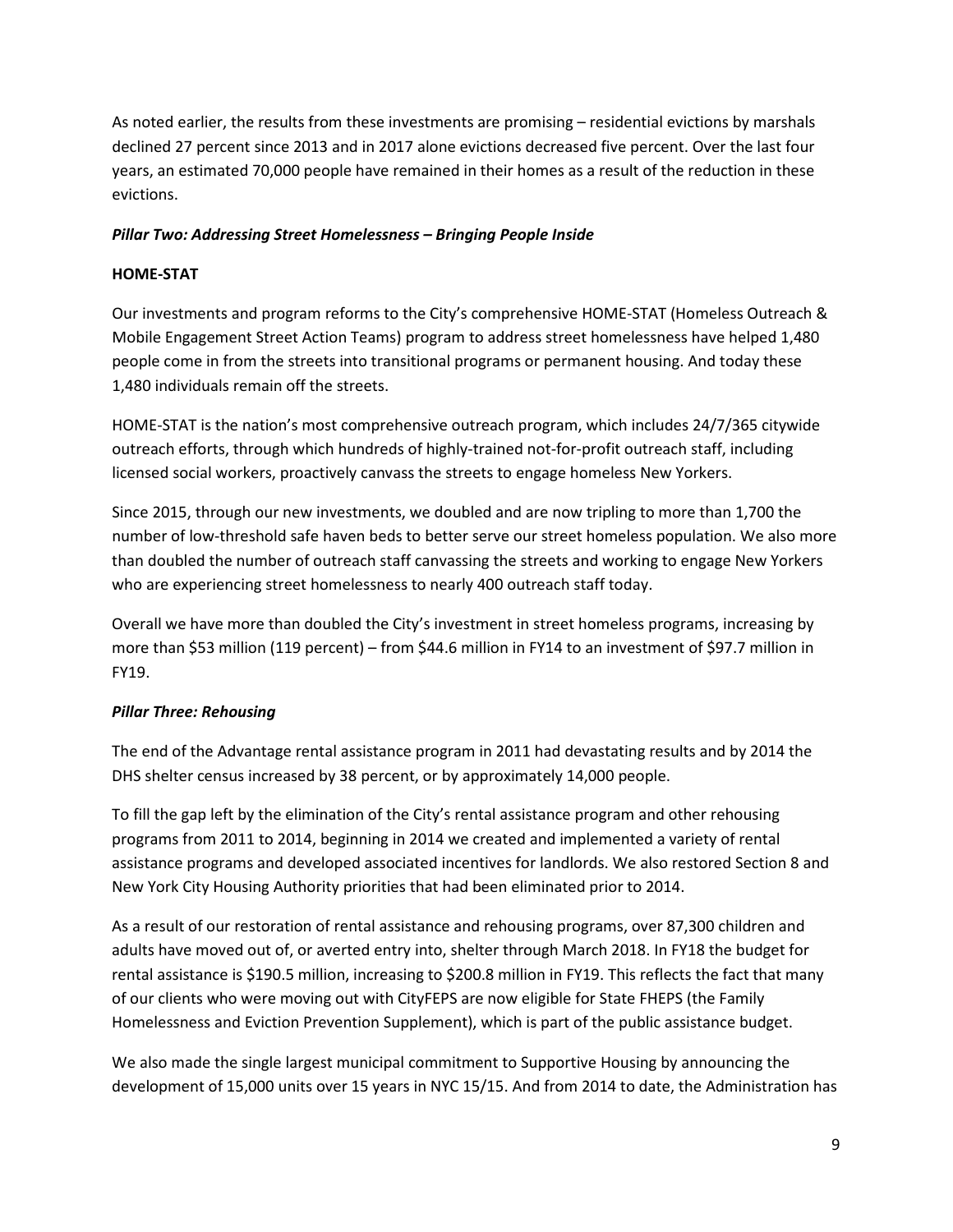provided Supportive Housing to over 5,000 New Yorkers from shelter and additional New Yorkers in our street homeless programs through a combination of units that have come available through the prior NY/NY pipeline and other initiatives including the new NYC 15/15 initiative. We continue to ramp up the NYC 15/15 program, which improved prior NY/NY plans through 23 recommendations made in the Supportive Housing Task Force's December 2016 report. Through the 15/15 plan thus far, we have made 1,546 awards to providers, including 625 scattered and 921 congregate units, 460 of which are congregate units that have closed on financing and are included in the 3,059 units in the Department of Housing Preservation and Development (HPD) production pipeline. Through HPD's overall supportive housing production pipeline, between January 1, 2014 and December 31, 2017, HPD has funded an 2,599 supportive units in addition to the 460 NYC 15/15 units through the preservation of existing supportive projects, remaining NY/NY III commitments, and other federal and state projects.

And in order to try to accelerate move outs to supportive housing which the Speaker and Chair Levin have urged us to do, we have raised the maximum rent level for studios to the Fair Market Rent (FMR) level, thereby bringing the monthly rent payment to \$1,514 for scattered-site Supportive Housing rentals, and we are making the landlord incentives for our rental assistance program available for scattered-site Supportive Housing rentals. While HPD and HRA are on-track with respect to the 15-year Supportive Housing Plan targets, this increase in rents for studios and the related landlord incentives are aimed at enhancing our ability to find scattered-site apartments for clients, as congregate units are built and brought online over time.

#### *Pillar Four: Transforming the Approach to Providing Shelter and Services*

In the *Turning the Tide* plan announced last February, we committed to get out of 360 cluster sites and commercial hotel locations and to shrink the DHS shelter footprint by 45 percent. To date, DHS has gotten out of 100 locations bringing our shelter footprint from the 647 buildings we reported in the *Turning the Tide* plan a year ago to our current use of 547 buildings – a 16 percent reduction in one year.

In order to shrink the footprint of the DHS shelter system by 45 percent and get out of a total of 360 cluster shelter sites and commercial hotels, we need to site approximately 18 shelters per year so that we can open 90 borough-based shelters instead. The borough-based approach will enable families and individuals to be sheltered as close as possible to the anchors of life – schools, jobs, healthcare, houses of worship, and family. In the first year of the plan, we sited 17 shelters, 11 of which are already up and running.

We are committed to a notification process that provides a minimum notice of 30 days to elected officials and community leaders before opening a new permanent shelter. For the shelters that we have sited and opened so far, we provided an average of 65 days of notice before the shelter opened.

When we announced the plan and during the first year of implementation, we have said in public and private forums, in meetings, in dialogue with communities and elected officials, and in the plan itself that we are committed to ongoing engagement and we invite interested communities to work with us on shelter sitings. Shortly before our preliminary budget hearing we sent a letter to all 59 community boards, as well as to local elected officials, reiterating our request for input in site selection by helping to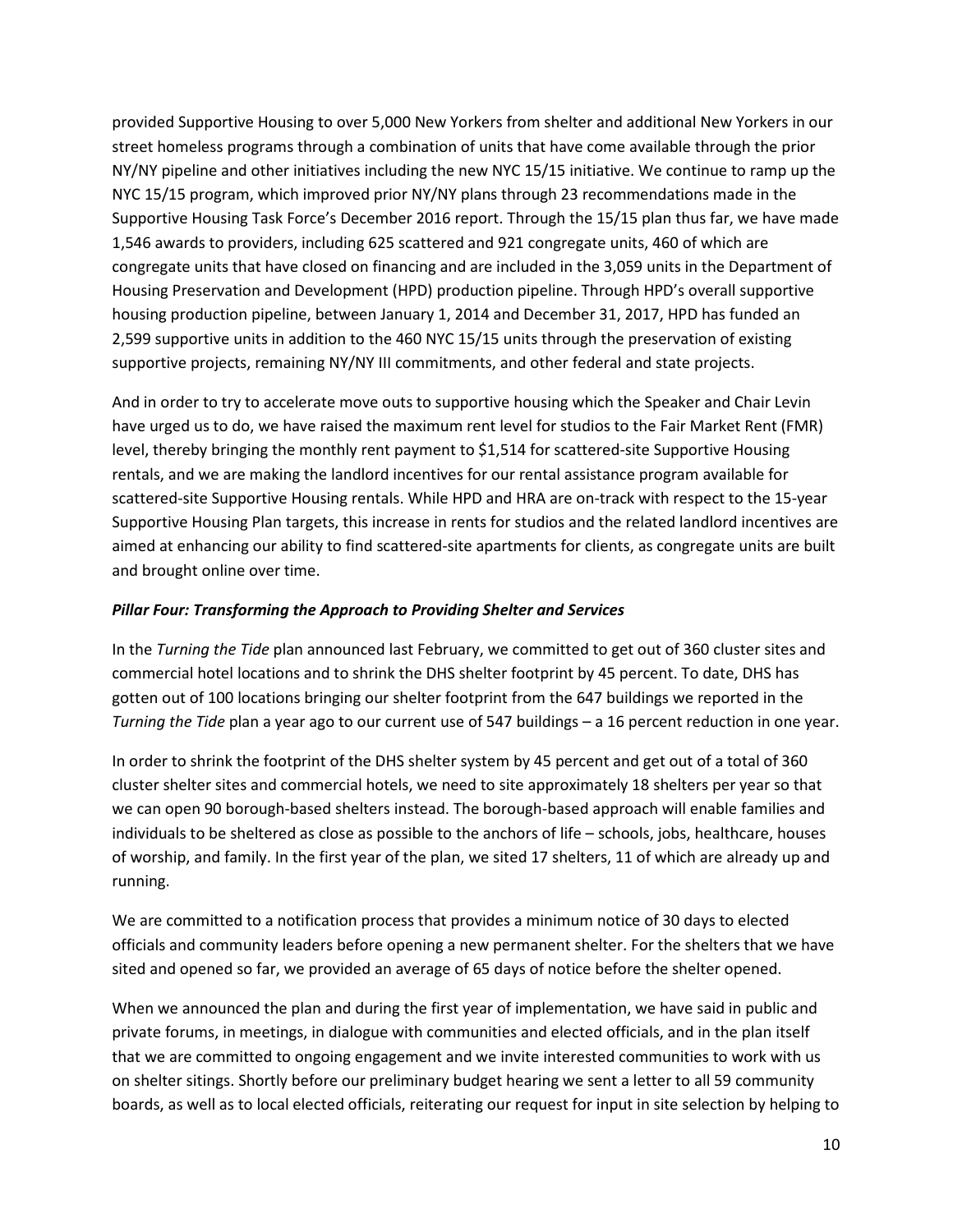identify viable sites that not-for-profit providers can propose to us through our open-ended Request For Proposal procurement process.

During the first year of implementation, there are several excellent examples of community engagement that resulted in important shelter sitings and we expect to build on these community engagements as the plan proceeds.

**Getting Out of Clusters and Commercial Hotels:** As noted at the beginning of this testimony, we have ended operation of more than 1,500 cluster units, which is nearly a 42 percent reduction in the 18-year cluster apartment shelter program that had 3,658 active cluster site units in January 2016 when the closure plan was first announced. When we complete the closure of an additional 171 units across 55 locations this June as well as the transition of another 800 cluster units into permanent affordable housing, we will have reduced citywide use of clusters by 60 percent. As we announced when we released the plan last year, we have prioritized ending the cluster program, and we are on pace to end this Giuliani Administration program by our 2021 deadline.

We are also committed to the goal of eliminating the use of commercial hotel rooms that dates back to the 1960s. However, the hard truth is that the transformation of the shelter system will take time. We have been transparent in saying that it will take five to seven years for our plan to be fully implemented, as the new borough-based shelters are developed and opened and the use of clusters and commercial hotels is fully phased out.

Until those borough-based shelters come online we will need to continue the use of commercial hotel locations to meet *immediate* nightly capacity needs.

During the commercial hotel phase-out period, we are improving that experience for homeless New Yorkers and getting a better deal for taxpayers when we have to rely on commercial hotels to address emergency capacity shortfalls. Actual spending will be based on the fluctuating emergency needs of the families and individuals who turn to us for help, including weather conditions, the different demographics of households, level of services and security required, and types of shelter settings available, among others. However, under our contracts, the average nightly rate for a hotel room has been \$174, and no room costs more than \$250 on any given night. But even under contract, rates may sometimes exceed what you and I might pay to rent a hotel room for a night or two—and that's due to our provision of accommodations for caseworkers, microwaves, refrigerators, bedding, and 24/7 security. We also require that our providers have on-site social services.

Transforming the decades-old approach to shelter and implementing our plan is better for homeless New Yorkers and it's better for taxpayers: and it could save the City a total of \$100 million per year when we are able to utilize only shelters and end the practice of using both clusters and commercial hotels.

**Addressing Underinvestment in Maintenance, Security, and Services:** We continue to make progress in addressing the cumulative impact of years of underinvestment in shelter maintenance, security, and client services.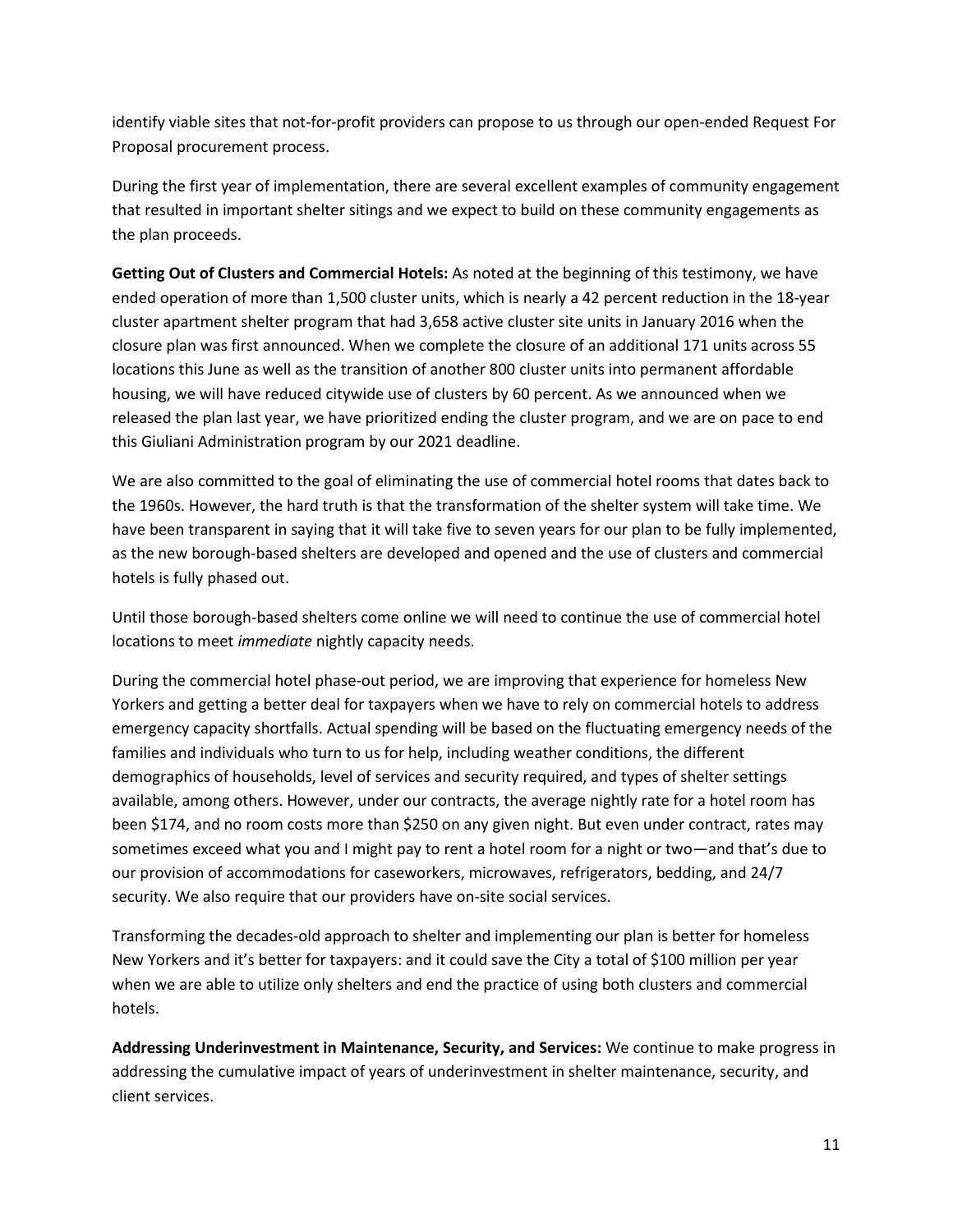As we have reported previously, the Mayor's Interagency Shelter Repair Squad Task Force conducted more than 34,000 shelter inspections in 2016 and 2017, reducing violations that went unaddressed for many years by 84 percent. And today many of the remaining repairs involve capital projects, which we are funding.

The NYPD now oversees and manages shelter security and this has been a game changer. We implemented 200 hours of enhanced training developed by the NYPD for all new and in-service DHS Peace Officers, and created a new DHS Peace Officers tactical training facility at the Bedford Atlantic Men's Assessment Shelter. We doubled previous investments in DHS shelter security, with a total annual security budget of \$240 million. We have enhanced access control procedures to keep contraband like weapons and drugs out of shelter – and we recently announced that in addition to DHS Critical incident reporting, which is social service reporting, we will provide verified NYPD arrest data as a supplement to that reporting.

Finally, we dedicated an unprecedented amount of funding to reform the rates not-for-profit social service providers receive to ensure our not-for-profit partners are appropriately funded to deliver the services our homeless clients rely on as they get back on their feet; to deploy social workers in family shelters as part of the First Lady's NYC Thrive initiative; and to increase funding for providers for shelter maintenance and repairs. This \$236 million investment in our not-for-profit sector will result in better facilities and services for our clients, and is in addition to the \$163 million we spend annually for health and mental health services.

### **DHS FY19 Executive Plan Funding**

The FY19 Executive Plan adds \$207 million (\$186 million City) in FY18 and \$256 million (\$159 million City) in FY19 and the outyears in shelter re-estimate funding.

As the Mayor and the Office of Management and Budget Director Melanie Hartzog have stated, we expect this to be the last significant adjustment to the shelter budget this year as the *Turning the Tide* plan continues to take effect. This additional cost is related to two primary factors: more single adults relative to families with children in the DHS census, the use of commercial hotels to shelter them, and the new borough-based shelters. As part of the *Turning the Tide* plan, we announced that we would be closing low-quality cluster units and opening 90 new high-quality, borough-based shelters. Because they provide necessary services, maintenance, and security, the new borough-based shelters are more expensive to operate than the Giuliani Administration's cluster program – although the new shelters are more cost-effective than commercial hotels. As described earlier, we have made significant progress on the plan, and we have reduced the number of cluster units by almost half and announced the first 17 borough-based shelters. In FY19, we will continue to eliminate clusters, bring on new shelters as part of *Turning the Tide*, and begin to mitigate hotel usage, leading to the lower out-year cost that is reflected in the re-estimate.

Other new needs include \$25 million in FY18 for one-time DHS IT systems funding for continued work on vital projects to enhance services and operations. There is also an addition of \$17 million in total and City funds in FY18 for street solutions to fund additional drop-in centers and safe haven beds for street